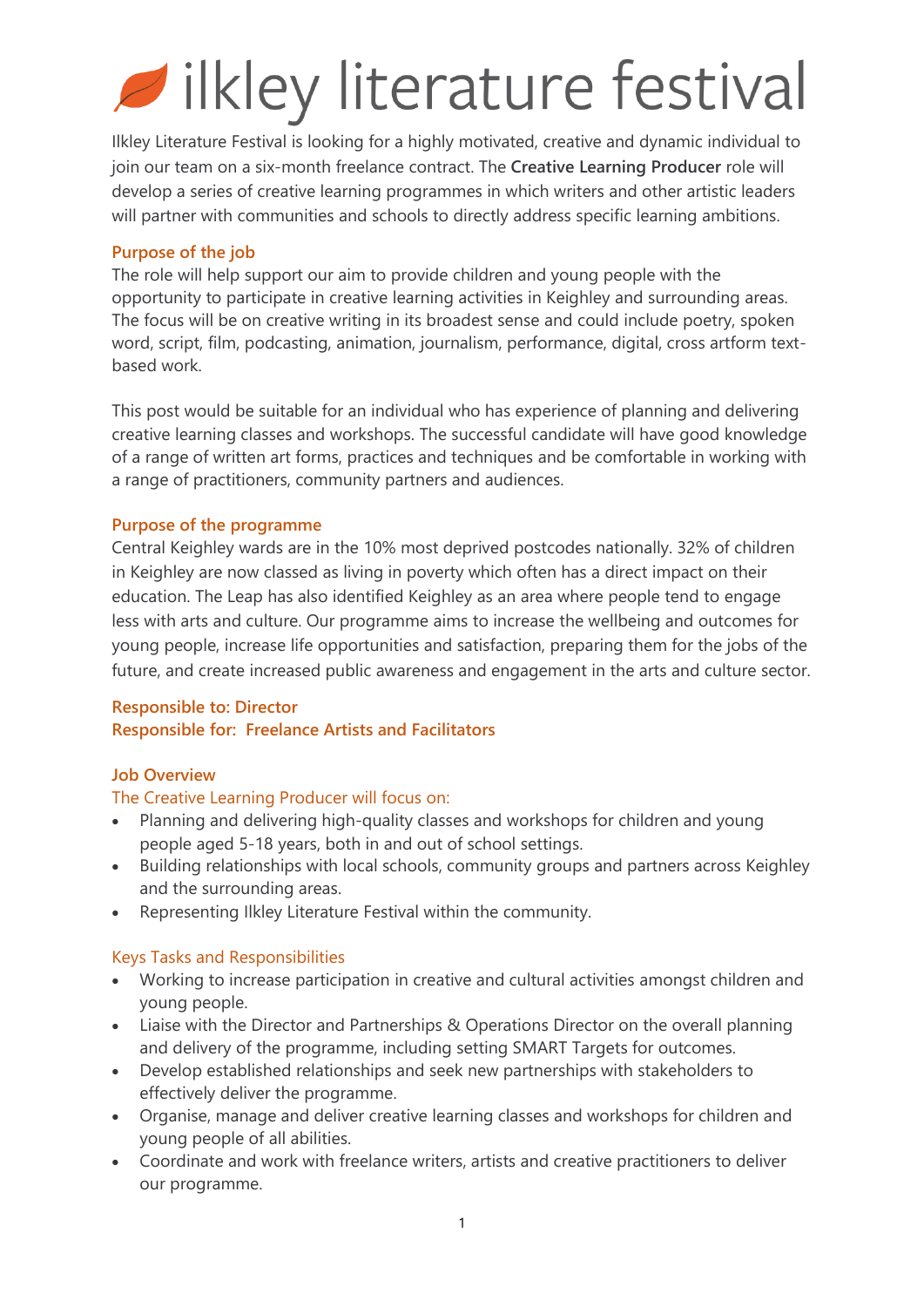- Monitor and manage a set budget for the programme delivery, reporting on this regularly.
- Be responsible for Safeguarding and ensure the implementation of Child Protection Policies across all programme activities.
- Ensure that our arts programmes are accessible for disabled participants.
- Consider opportunities for digital activity across the programme.
- Assist the Director and Partnerships & Operations Director in the production of monitoring and evaluation reports for funders and Trustees.
- Increase the visibility of the organisation across Keighley and surrounding areas.
- Work with the Communications and Digital Manager to effectively promote the Creative Learning presence on the organisation's website, in print and via social media.
- Regularly communicate with the ILF team on all Creative Learning activity.

# **Personal Specification**

### Essential Experience

- At least 2 years' experience working in educational and outreach activities within the arts
- Recent experience of working with children and young people within both formal and informal environments.
- Significant professional experience in managing and delivering creative learning experiences.
- Experience of managing freelance creatives.
- Ability to engage with and inspire children and young people to become interested in creative writing.
- Facilitating skills to bring in and encourage those who have never participated in creative learning before.
- Ability to generate and follow through on ideas which will enhance the successful delivery of projects.
- The ability to work flexibly with a busy and evolving organisation.
- An understanding of and commitment to equal opportunities and diversity.
- Knowledge of current Child Protection Policy.
- Experience of working in the Keighley area.
- A proven ability to manage a budget.
- Experience of evaluating projects.

#### Desirable Experience

- Experience of creating engaging social media content.
- Working knowledge of Microsoft Office (including Excel and Teams), Zoom and other online learning platforms.
- Knowledge of print and online marketing.

# Essential Personal Criteria

- A passion for improving access to cultural experiences for children and young people.
- Interpersonal skills and confidence to deal with a wide range of people.
- Ability to work well in collaboration with the ILF team, and to work independently.